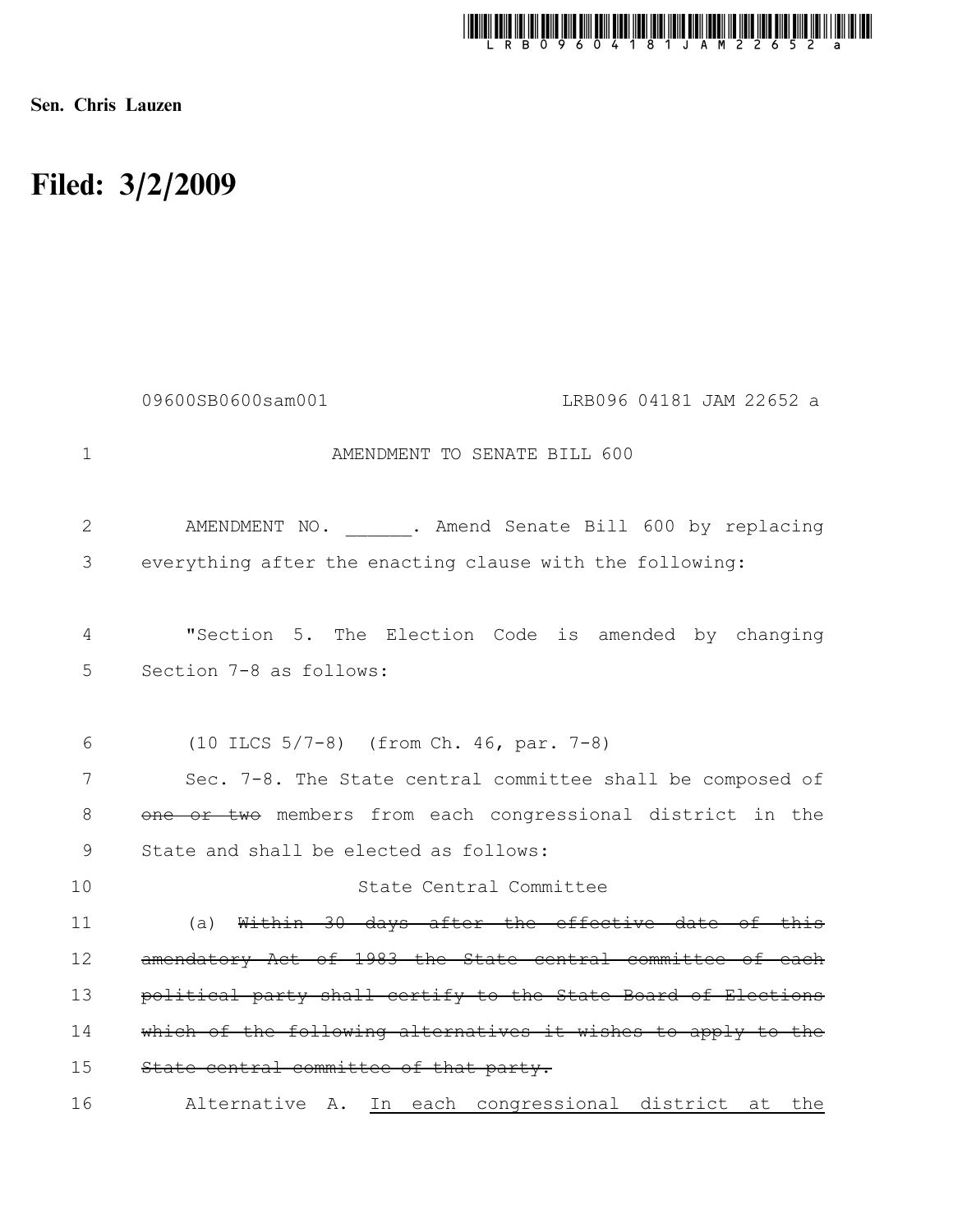| $\mathbf 1$    | general primary election held in 2010 and every 4 years         |
|----------------|-----------------------------------------------------------------|
| 2              | thereafter, the male candidate receiving the highest number of  |
| 3              | votes of the party's male candidates for State central          |
| 4              | committeeman, and the female candidate receiving the highest    |
| 5              | number of votes of the party's female candidates for State      |
| 6              | central committeewoman, shall be declared elected State         |
| $\overline{7}$ | central committeeman and State central committeewoman from the  |
| $\,8\,$        | district. At the general primary election held in 2010 and      |
| $\mathsf 9$    | every 4 years thereafter, if all a party's candidates for State |
| 10             | central committeemen or State central committeewomen from a     |
| 11             | congressional district are of the same sex, the candidate       |
| 12             | receiving the highest number of votes shall be declared elected |
| 13             | a State central committeeman or State central committeewoman    |
| 14             | from the district, and, because of a failure to elect one male  |
| 15             | and one female to the committee, a vacancy shall be declared to |
| 16             | exist in the office of the second member of the State central   |
| 17             | committee from the district. This vacancy shall be filled by    |
| 18             | appointment by the congressional committee of the political     |
| 19             | party, and the person appointed to fill the vacancy shall be a  |
| 20             | resident of the congressional district and of the sex opposite  |
| 21             | that of<br>the committeeman or committeewoman elected at the    |
| 22             | general primary election. Each congressional committee shall    |
| 23             | make this appointment by voting on the basis set forth in       |
| 24             | paraqraph (e) of this Section.                                  |
| 25             | The Chairman of a State central committee composed as           |

26 provided in this Alternative A must be selected from the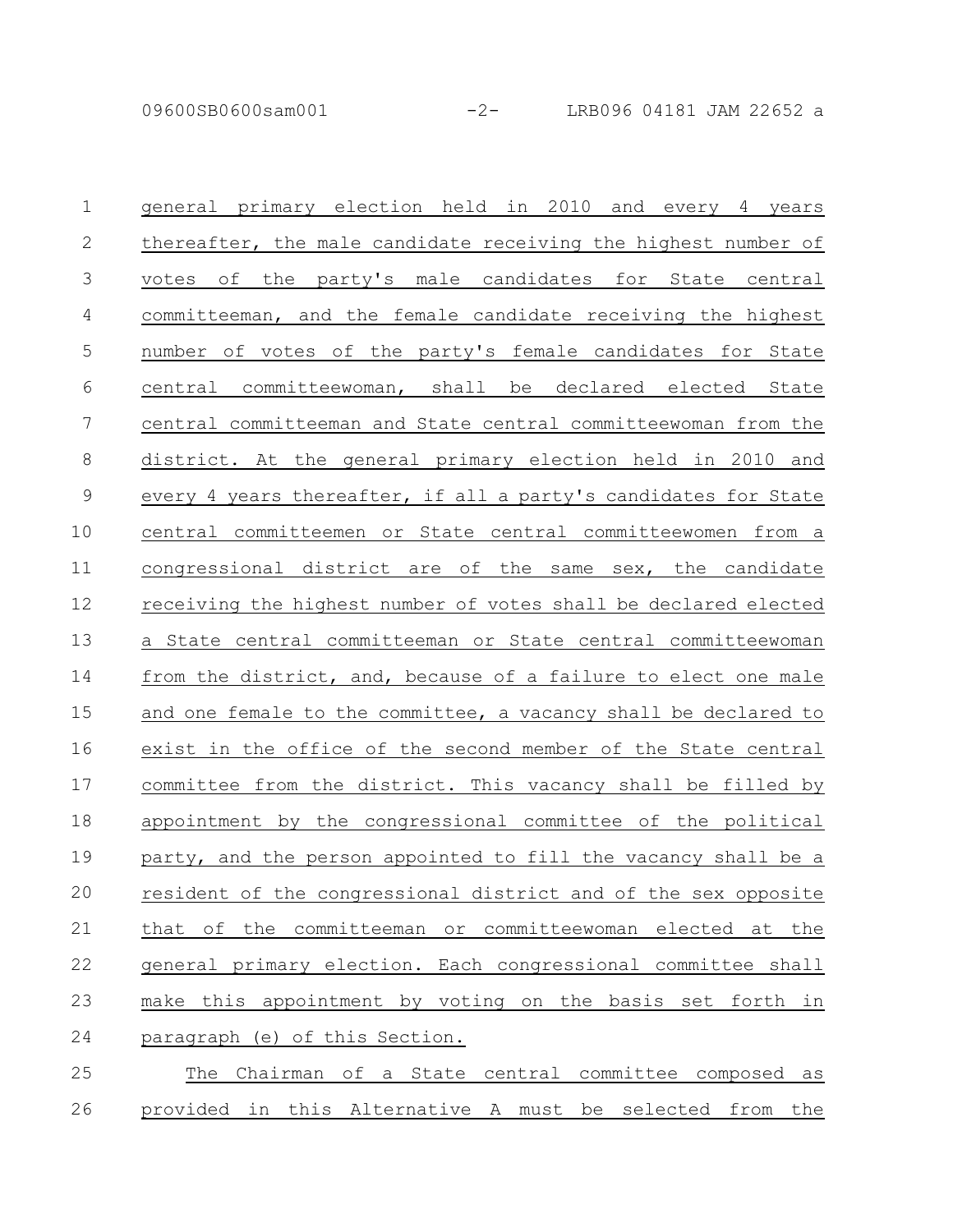committee's members. At the primary in 1970 and at the general primary election held every 4 years thereafter, each primary elector may vote for one candidate of his party for member of the State central committee for the congressional district which he resides. The candidate receiving the highest number votes shall be declared elected State central committeeman the district. A political party may, in lieu of the foregoing, by a majority vote of delegates at any State convention of such party, determine to thereafter elect the State committeemen in the manner following: 1 2 3 4 5 6 7 8 9 10

At the county convention held by such political party State central committeemen shall be elected in the same manner provided in this Article for the election of officers of county central committee, and such election shall follow election of officers of the county central committee elected ward, township or precinct committeeman shall cast as his vote one vote for each ballot voted in his ward, township, part of a township or precinct in the last preceding primary election of his political party. In the case of a county lying partially within one congressional district and partially within another congressional district, each ward, township or precinct committeeman shall vote only with respect to the congressional district in which his ward, township, part township or precinct is located. In the case of a congressional district which encompasses more than one county, each ward, township or precinct committeeman residing within the 11 12 13 14 15 16 17 18 19 20 21 22 23 24 25 26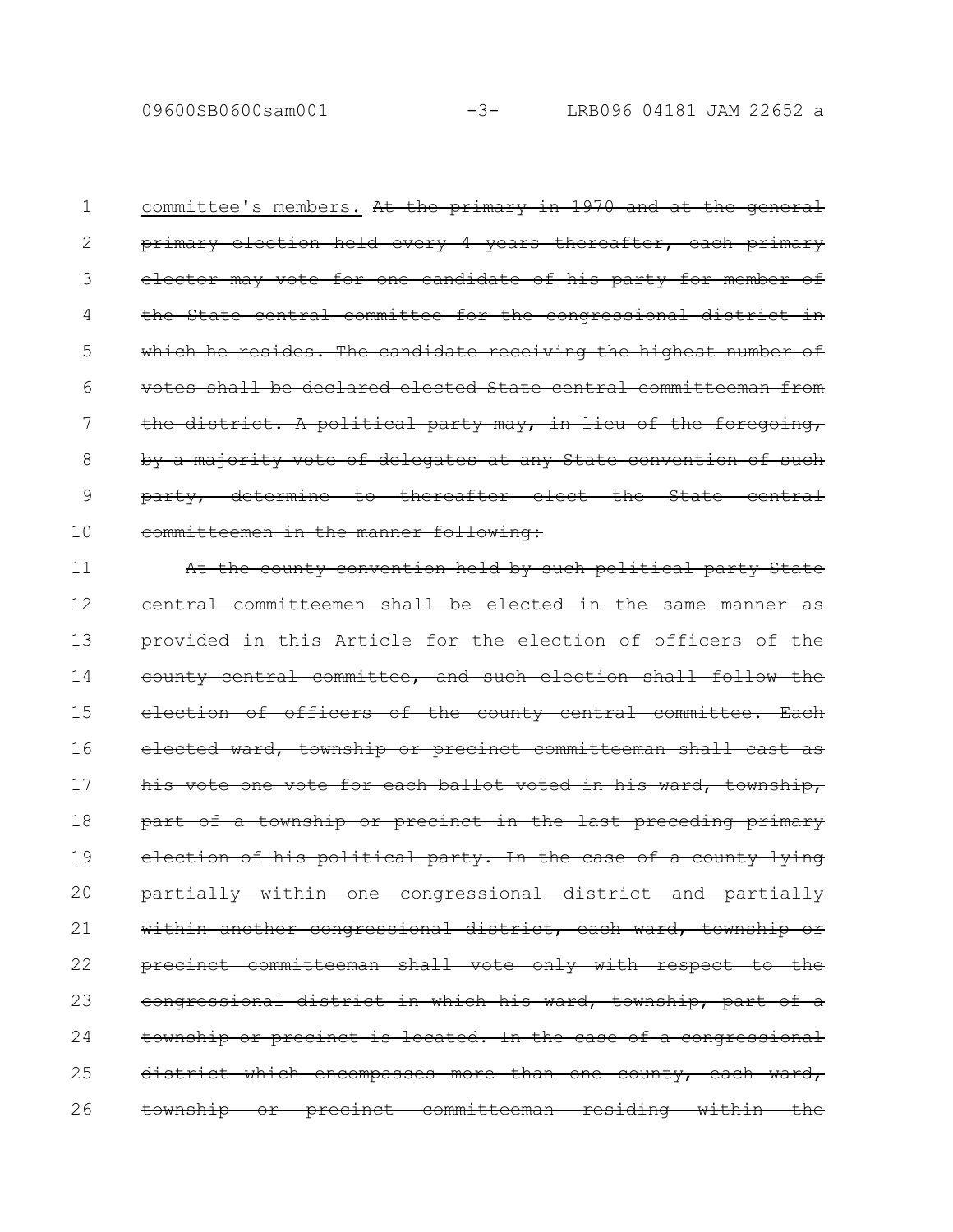09600SB0600sam001 -4- LRB096 04181 JAM 22652 a

congressional district shall cast as his vote one vote for each ballot voted in his ward, township, part of a township or precinct in the last preceding primary election of his political party for one candidate of his party for member the State central committee for the congressional district which he resides and the Chairman of the county central committee shall report the results of the election to the State Board of Elections. The State Board of Elections shall certify the candidate receiving the highest number of votes elected State central committeeman for that congressional district. 1 2 3 4 5 6 7 8 9 10

The State central committee shall adopt rules to provide for and govern the procedures to be followed in the election of members of the State central committee. 11 12 13

After the effective date of this amendatory Act of the 91st General Assembly, whenever a vacancy occurs in the office Chairman of a State central committee, or at the end of the term of office of Chairman, the State central committee of each political party that has selected Alternative A shall elect a Chairman who shall not be required to be a member of the State Central Committee. The Chairman shall be a registered this State and of the same political party as the State central committee. 14 15 16 17 18 19 20 21 22

Alternative B. Each congressional committee shall, within 30 days after the adoption of this alternative, appoint person of the sex opposite that of the incumbent that congressional district to serve as an additional member of 23 24 25 26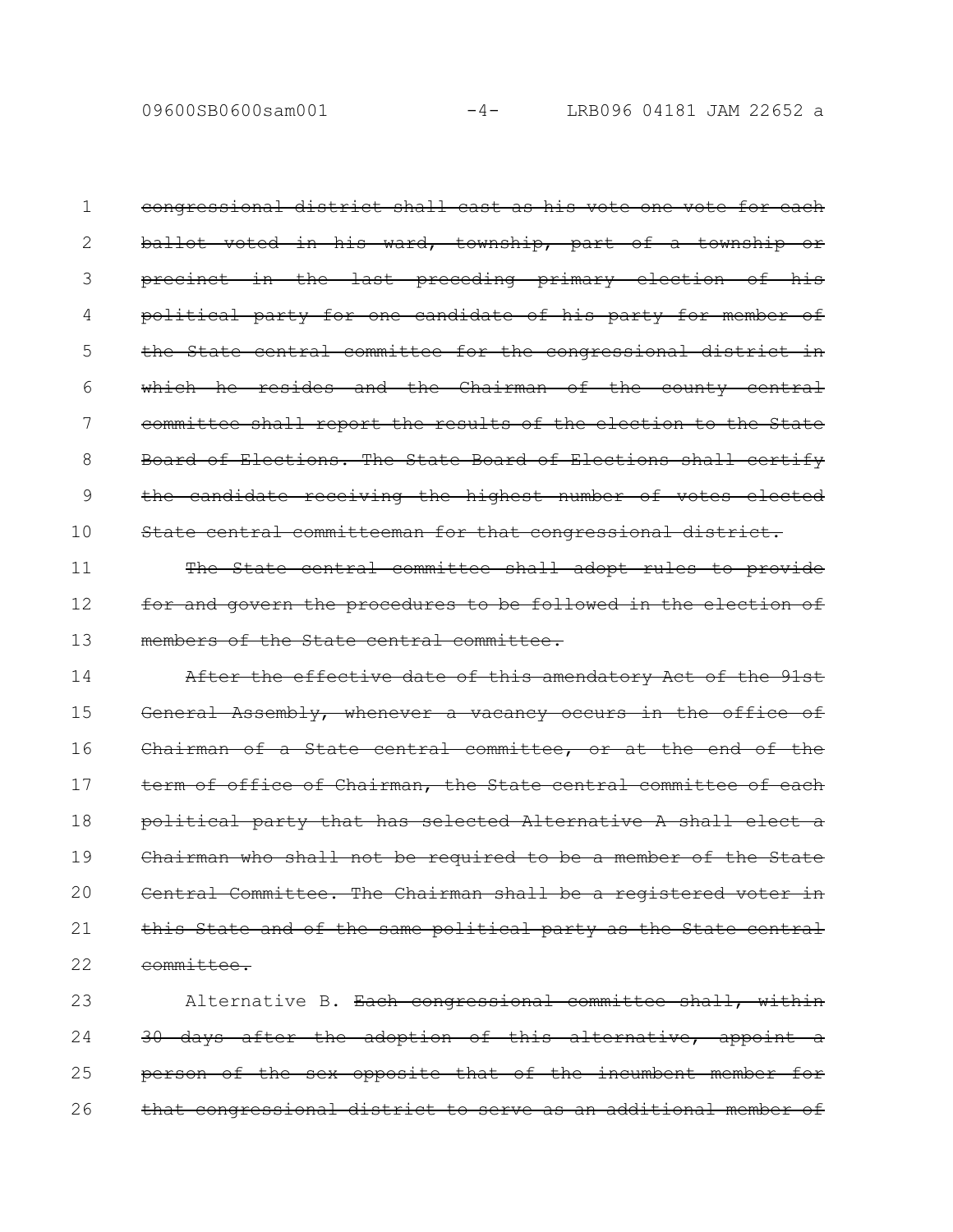the State central committee until his or elected at the general primary election in 1986. congressional committee shall make this appointment by voting the basis set forth in paragraph (e) of this Section. In each congressional district at the general primary election held in 1986 and every 4 years thereafter, the male candidate receiving the highest number of votes of the party's male candidates for State central committeeman, and the female candidate receiving the highest number of votes of the party's female candidates for State central committeewoman, shall be declared elected State central committeeman and State central committeewoman from the district. At the general primary election held in 1986 and every 4 years thereafter, if all a party's candidates for State central committeemen or State central committeewomen from a congressional district are of the same sex, the candidate receiving the highest number of votes shall be declared elected a State central committeeman or State central committeewoman from the district, and, because of a failure to elect one male and one female to the committee, a vacancy shall be declared to exist in the office of the second member of the State central committee from the district. This vacancy shall be filled by appointment by the congressional committee of the political party, and the person appointed to fill the vacancy shall be a resident of the congressional district and of the sex opposite that of the committeeman or committeewoman elected at the general primary election. Each 1 2 3 4 5 6 7 8 9 10 11 12 13 14 15 16 17 18 19 20 21 22 23 24 25 26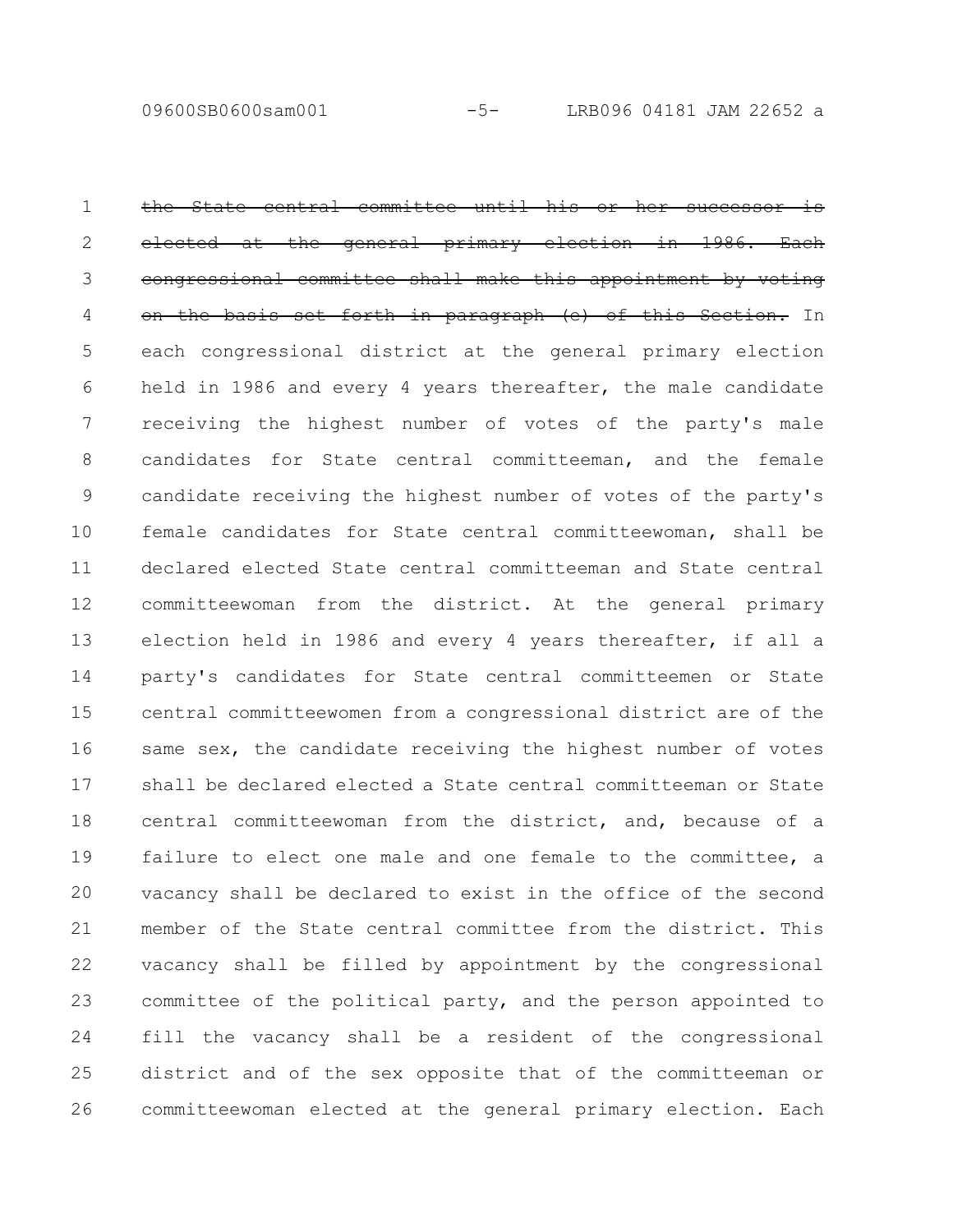09600SB0600sam001 -6- LRB096 04181 JAM 22652 a

congressional committee shall make this appointment by voting on the basis set forth in paragraph (e) of this Section. 1 2

The Chairman of a State central committee composed as provided in this Alternative B must be selected from the committee's members. 3 4 5

Under Except as provided for in Alternative to the selection of the Chairman of the State central eommittee, under both of the foregoing alternatives, the State central committee of each political party shall be composed of members elected or appointed from the several congressional districts of the State, and of no other person or persons whomsoever. The members of the State central committee shall, within 41 days after each quadrennial election of the full committee, meet in the city of Springfield and organize by electing a chairman, and may at such time elect such officers from among their own number (or otherwise), as they may deem necessary or expedient. The outgoing chairman of the State central committee of the party shall, 10 days before the meeting, notify each member of the State central committee elected at the primary of the time and place of such meeting. In the organization and proceedings of the State central committee, each State central committeeman and State central committeewoman shall have one vote for each ballot voted in his or her congressional district by the primary electors of his or her party at the primary election immediately preceding the meeting of the State central committee. Whenever a vacancy 6 7 8 9 10 11 12 13 14 15 16 17 18 19 20 21 22 23 24 25 26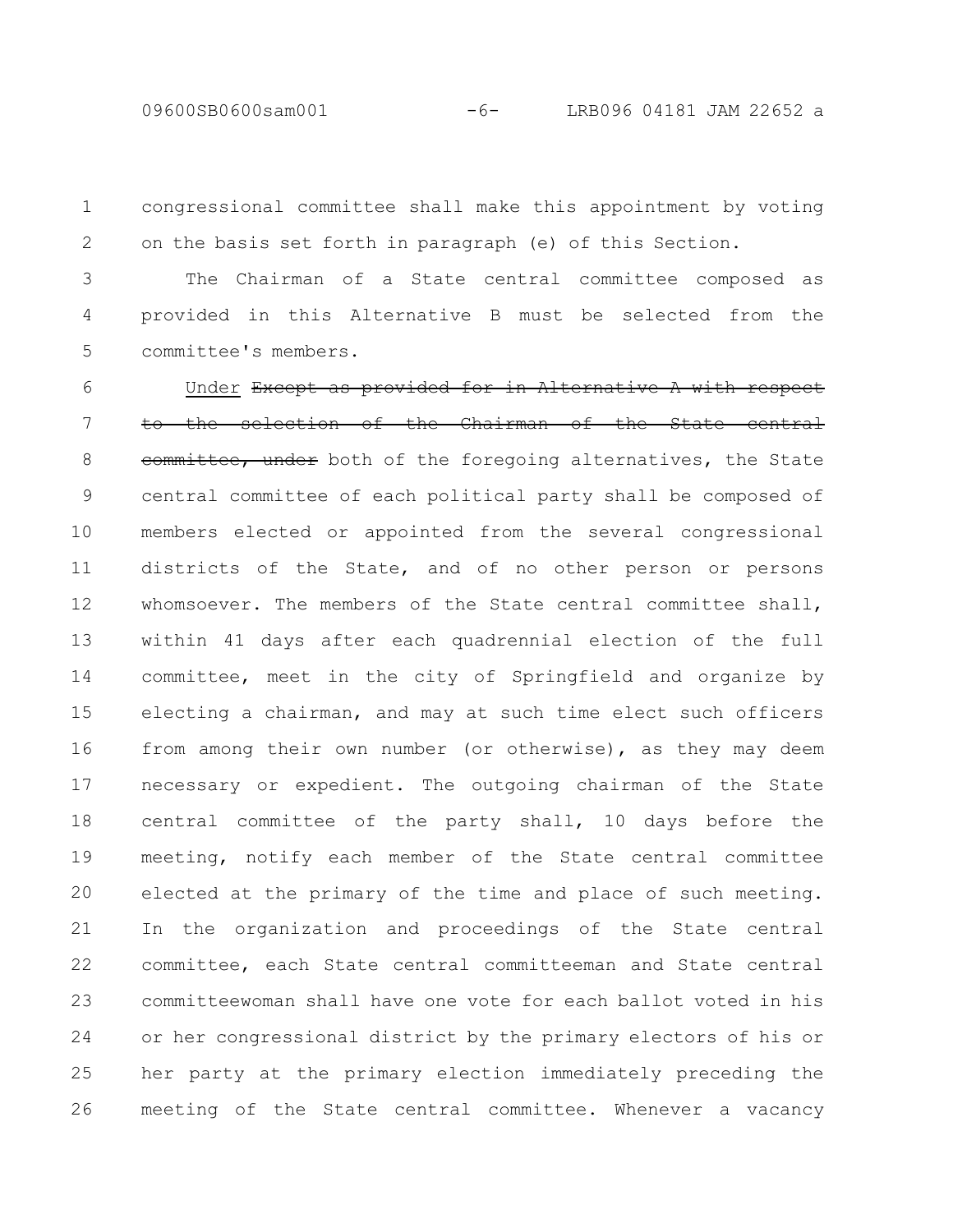occurs in the State central committee of any political party, the vacancy shall be filled by appointment of the chairmen of the county central committees of the political party of the counties located within the congressional district in which the vacancy occurs and, if applicable, the ward and township committeemen of the political party in counties of 2,000,000 or more inhabitants located within the congressional district. If the congressional district in which the vacancy occurs lies wholly within a county of 2,000,000 or more inhabitants, the ward and township committeemen of the political party in that congressional district shall vote to fill the vacancy. In voting to fill the vacancy, each chairman of a county central committee and each ward and township committeeman in counties of 2,000,000 or more inhabitants shall have one vote for each ballot voted in each precinct of the congressional district in which the vacancy exists of his or her county, township, or ward cast by the primary electors of his or her party at the primary election immediately preceding the meeting to fill the vacancy in the State central committee. The person appointed to fill the vacancy shall be a resident of the congressional district in which the vacancy occurs, shall be a qualified voter, and, in a committee composed as provided in Alternative  $\frac{B}{B}$  shall be of the same sex as his or her predecessor. A political party may, by a majority vote of the delegates of any State convention of such party, determine to return to the election of State central committeeman and State central 1 2 3 4 5 6 7 8 9 10 11 12 13 14 15 16 17 18 19 20 21 22 23 24 25 26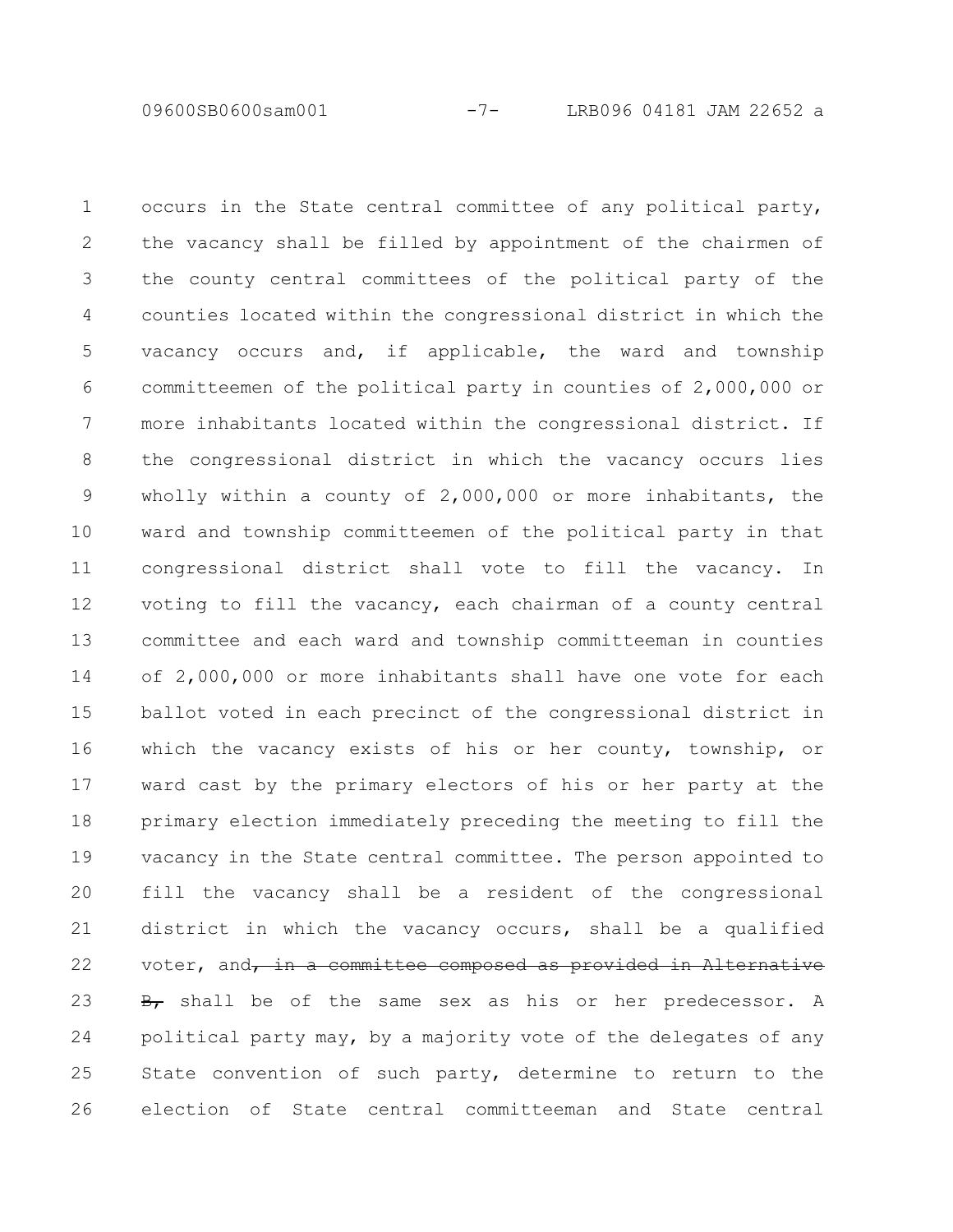09600SB0600sam001 -8- LRB096 04181 JAM 22652 a

committeewoman by the vote of primary electors. Any action taken by a political party at a State convention in accordance with this Section shall be reported to the State Board of Elections by the chairman and secretary of such convention within 10 days after such action. 1 2 3 4 5

The changes made to this subsection (a) by this amendatory Act of the 96th General Assembly apply to State central committees elected at or after the 2010 general primary. 6 7 8

9

Ward, Township and Precinct Committeemen

(b) At the primary in 1972 and at the general primary election every 4 years thereafter, each primary elector in cities having a population of 200,000 or over may vote for one candidate of his party in his ward for ward committeeman. Each candidate for ward committeeman must be a resident of and in the ward where he seeks to be elected ward committeeman. The one having the highest number of votes shall be such ward committeeman of such party for such ward. At the primary election in 1970 and at the general primary election every 4 years thereafter, each primary elector in counties containing a population of 2,000,000 or more, outside of cities containing a population of 200,000 or more, may vote for one candidate of his party for township committeeman. Each candidate for township committeeman must be a resident of and in the township or part of a township (which lies outside of a city having a population of 200,000 or more, in counties containing a population of 2,000,000 or more), and in which township or part 10 11 12 13 14 15 16 17 18 19 20 21 22 23 24 25 26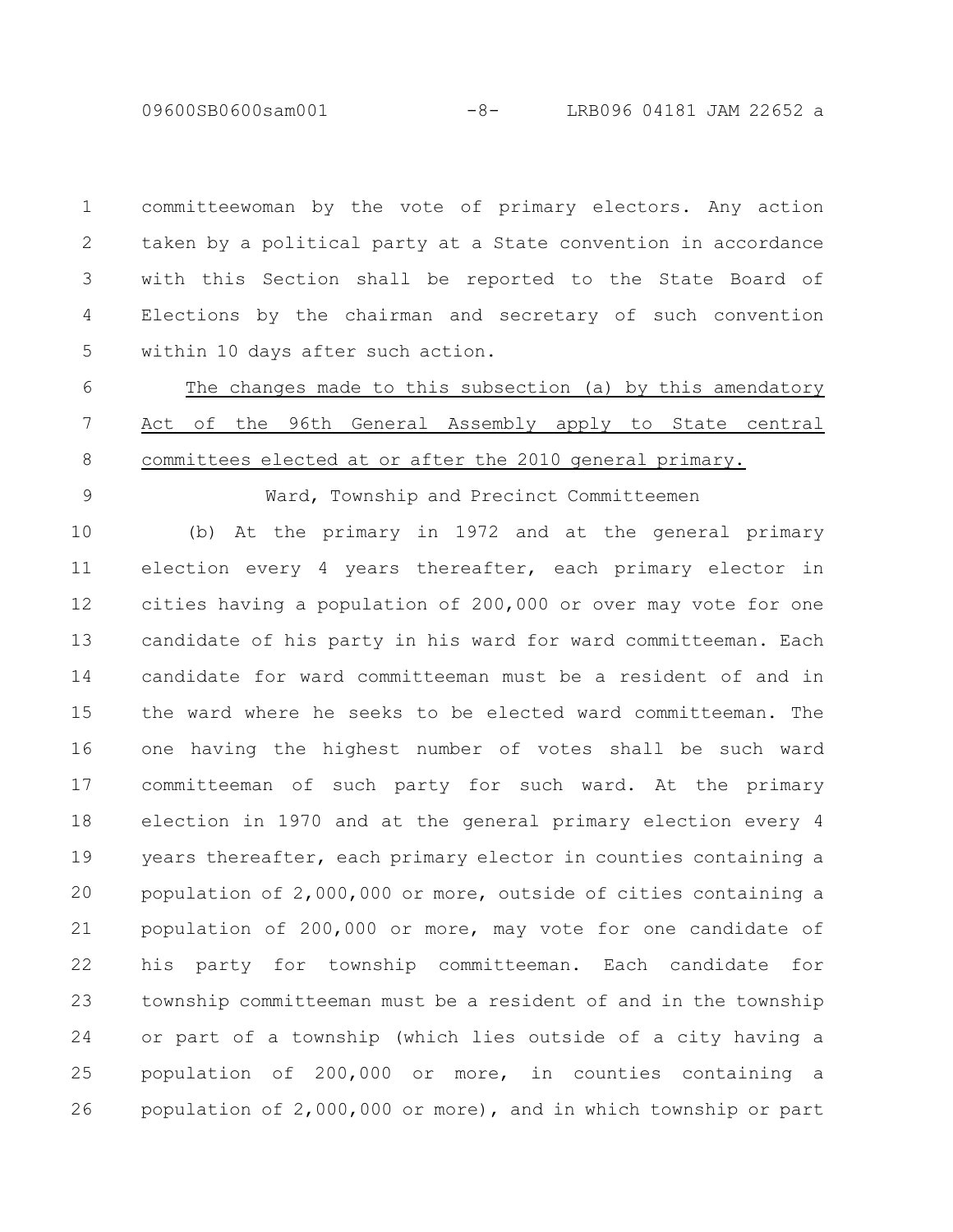09600SB0600sam001 -9- LRB096 04181 JAM 22652 a

of a township he seeks to be elected township committeeman. The one having the highest number of votes shall be such township committeeman of such party for such township or part of a township. At the primary in 1970 and at the general primary election every 2 years thereafter, each primary elector, except in counties having a population of 2,000,000 or over, may vote for one candidate of his party in his precinct for precinct committeeman. Each candidate for precinct committeeman must be a bona fide resident of the precinct where he seeks to be elected precinct committeeman. The one having the highest number of votes shall be such precinct committeeman of such party for such precinct. The official returns of the primary shall show the name of the committeeman of each political party. 1 2 3 4 5 6 7 8 9 10 11 12 13 14

Terms of Committeemen. All precinct committeemen elected under the provisions of this Article shall continue as such committeemen until the date of the primary to be held in the second year after their election. Except as otherwise provided in this Section for certain State central committeemen who have 2 year terms, all State central committeemen, township committeemen and ward committeemen shall continue as such committeemen until the date of primary to be held in the fourth year after their election. However, a vacancy exists in the office of precinct committeeman when a precinct committeeman ceases to reside in the precinct in which he was elected and such precinct committeeman shall thereafter neither have nor 15 16 17 18 19 20 21 22 23 24 25 26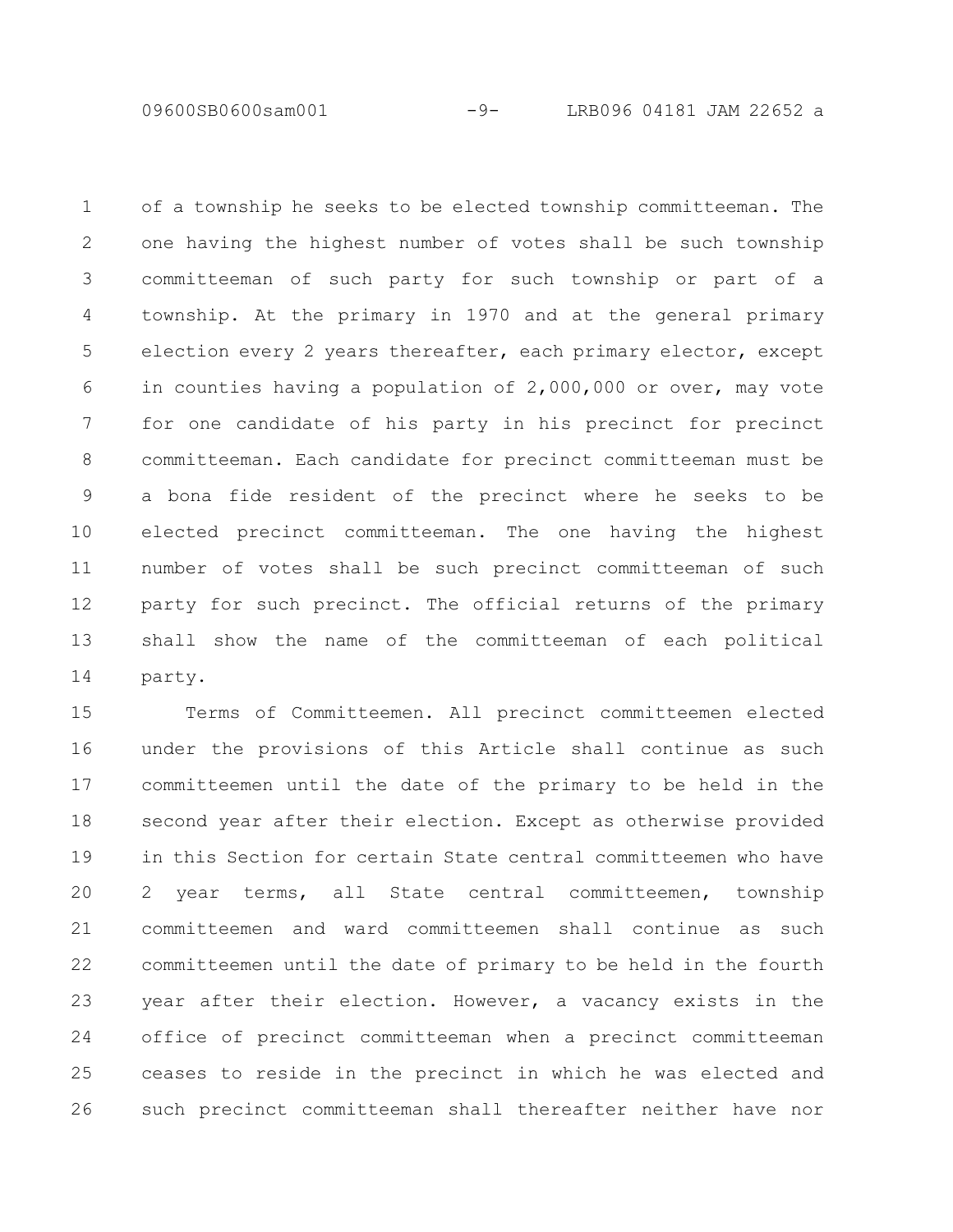09600SB0600sam001 -10- LRB096 04181 JAM 22652 a

exercise any rights, powers or duties as committeeman in that precinct, even if a successor has not been elected or appointed. 1 2 3

(c) The Multi-Township Central Committee shall consist of the precinct committeemen of such party, in the multi-township assessing district formed pursuant to Section 2-10 of the Property Tax Code and shall be organized for the purposes set forth in Section 45-25 of the Township Code. In the organization and proceedings of the Multi-Township Central Committee each precinct committeeman shall have one vote for each ballot voted in his precinct by the primary electors of his party at the primary at which he was elected. 4 5 6 7 8 9 10 11 12

#### 13

## County Central Committee

(d) The county central committee of each political party in each county shall consist of the various township committeemen, precinct committeemen and ward committeemen, if any, of such party in the county. In the organization and proceedings of the county central committee, each precinct committeeman shall have one vote for each ballot voted in his precinct by the primary electors of his party at the primary at which he was elected; each township committeeman shall have one vote for each ballot voted in his township or part of a township as the case may be by the primary electors of his party at the primary election for the nomination of candidates for election to the General Assembly immediately preceding the meeting of the county central committee; and in the organization and 14 15 16 17 18 19 20 21 22 23 24 25 26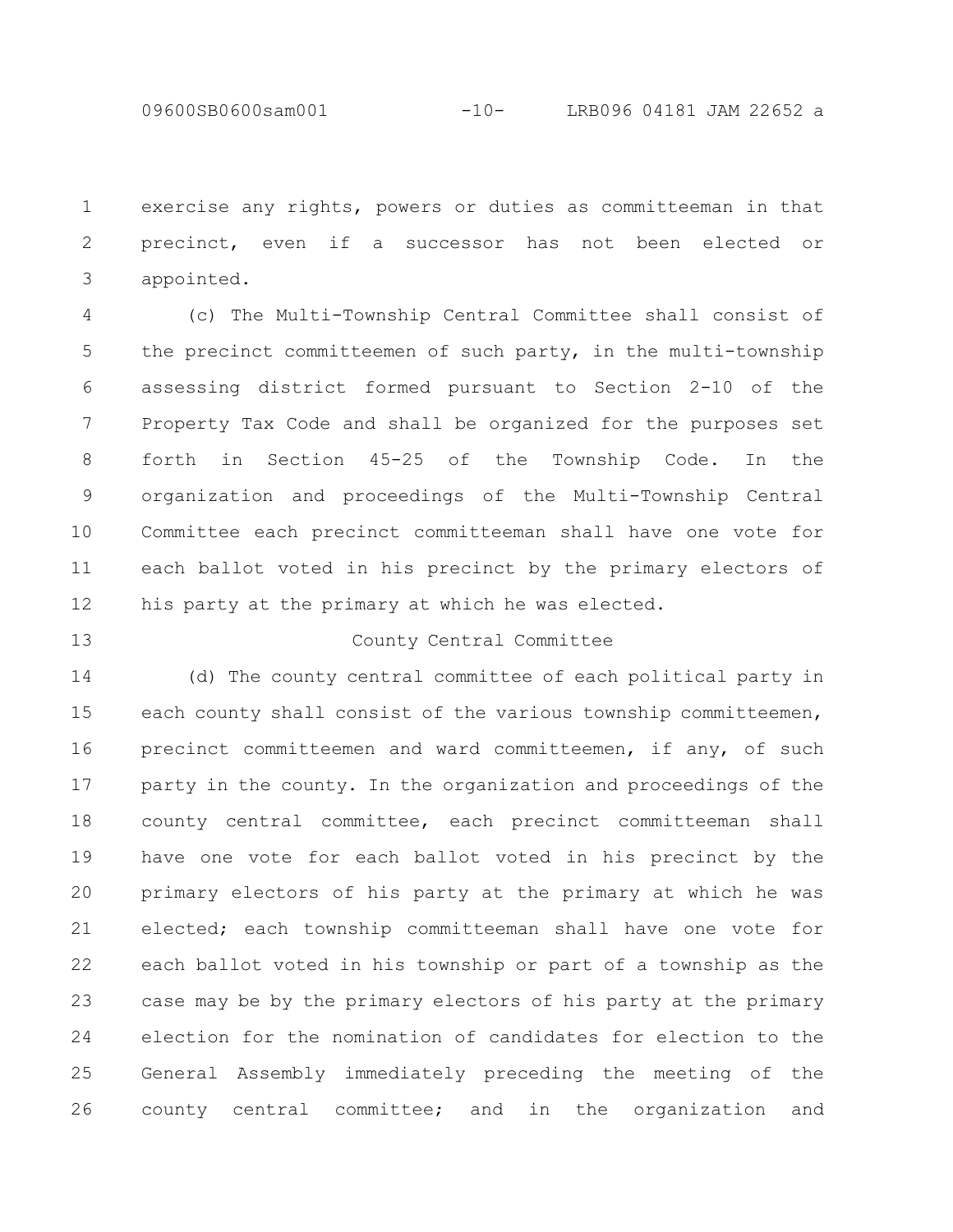09600SB0600sam001 -11- LRB096 04181 JAM 22652 a

proceedings of the county central committee, each ward committeeman shall have one vote for each ballot voted in his ward by the primary electors of his party at the primary election for the nomination of candidates for election to the General Assembly immediately preceding the meeting of the county central committee. 1 2 3 4 5 6

Cook County Board of Review Election District Committee

(d-1) Each board of review election district committee of each political party in Cook County shall consist of the various township committeemen and ward committeemen, if any, of that party in the portions of the county composing the board of review election district. In the organization and proceedings of each of the 3 election district committees, each township committeeman shall have one vote for each ballot voted in his or her township or part of a township, as the case may be, by the primary electors of his or her party at the primary election immediately preceding the meeting of the board of review election district committee; and in the organization and proceedings of each of the 3 election district committees, each ward committeeman shall have one vote for each ballot voted in his or her ward or part of that ward, as the case may be, by the primary electors of his or her party at the primary election immediately preceding the meeting of the board of review election district committee. 8 9 10 11 12 13 14 15 16 17 18 19 20 21 22 23 24

25

26

7

Congressional Committee

(e) The congressional committee of each party in each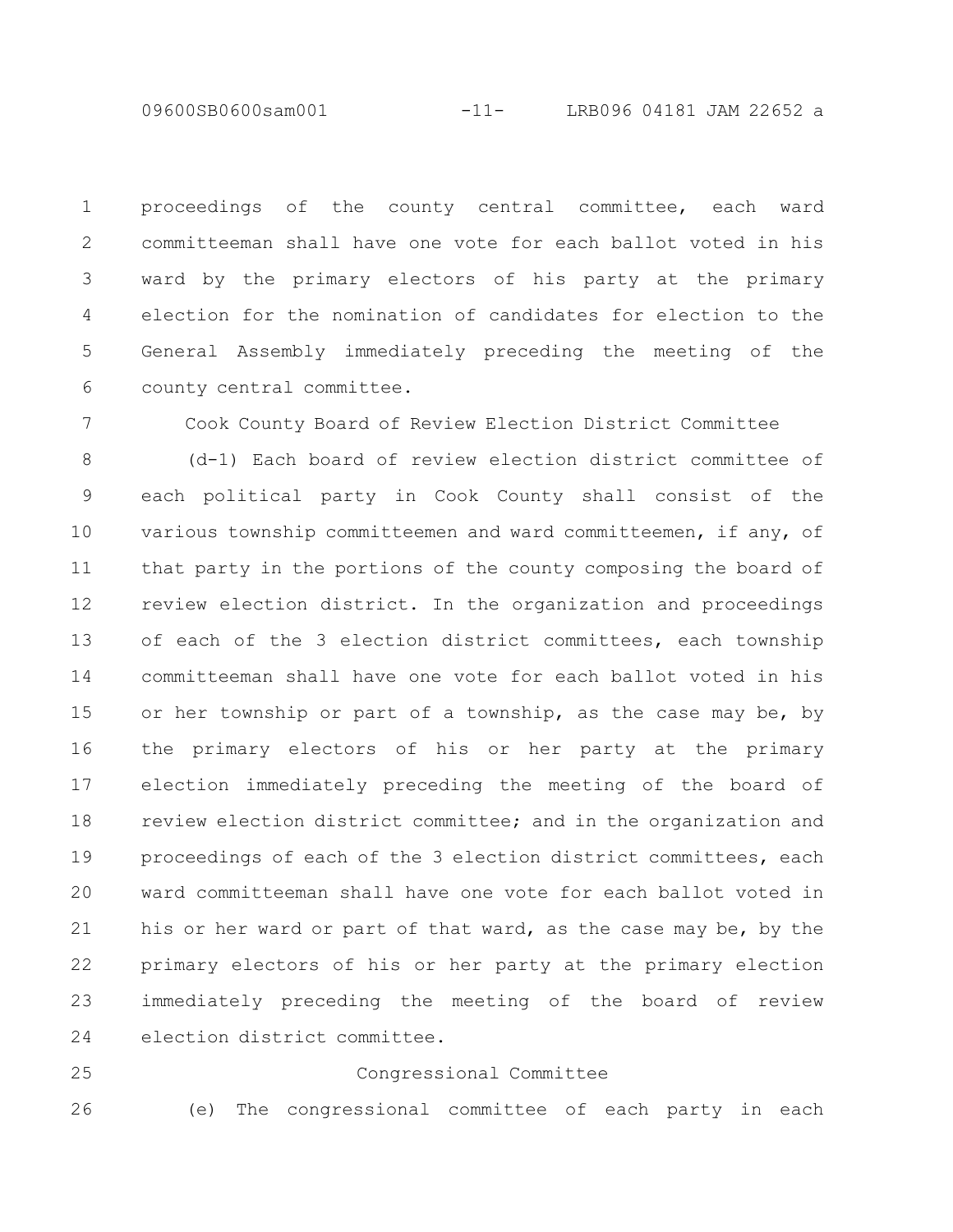09600SB0600sam001 -12- LRB096 04181 JAM 22652 a

congressional district shall be composed of the chairmen of the county central committees of the counties composing the congressional district, except that in congressional districts wholly within the territorial limits of one county, the precinct committeemen, township committeemen and ward committeemen, if any, of the party representing the precincts within the limits of the congressional district, shall compose the congressional committee. A State central committeeman in each district shall be a member and the chairman or, when a district has 2 State central committeemen, a co-chairman of the congressional committee, but shall not have the right to vote except in case of a tie. 1 2 3 4 5 6 7 8 9 10 11 12

In the organization and proceedings of congressional committees composed of precinct committeemen or township committeemen or ward committeemen, or any combination thereof, each precinct committeeman shall have one vote for each ballot voted in his precinct by the primary electors of his party at the primary at which he was elected, each township committeeman shall have one vote for each ballot voted in his township or part of a township as the case may be by the primary electors of his party at the primary election immediately preceding the meeting of the congressional committee, and each ward committeeman shall have one vote for each ballot voted in each precinct of his ward located in such congressional district by the primary electors of his party at the primary election immediately preceding the meeting of the congressional 13 14 15 16 17 18 19 20 21 22 23 24 25 26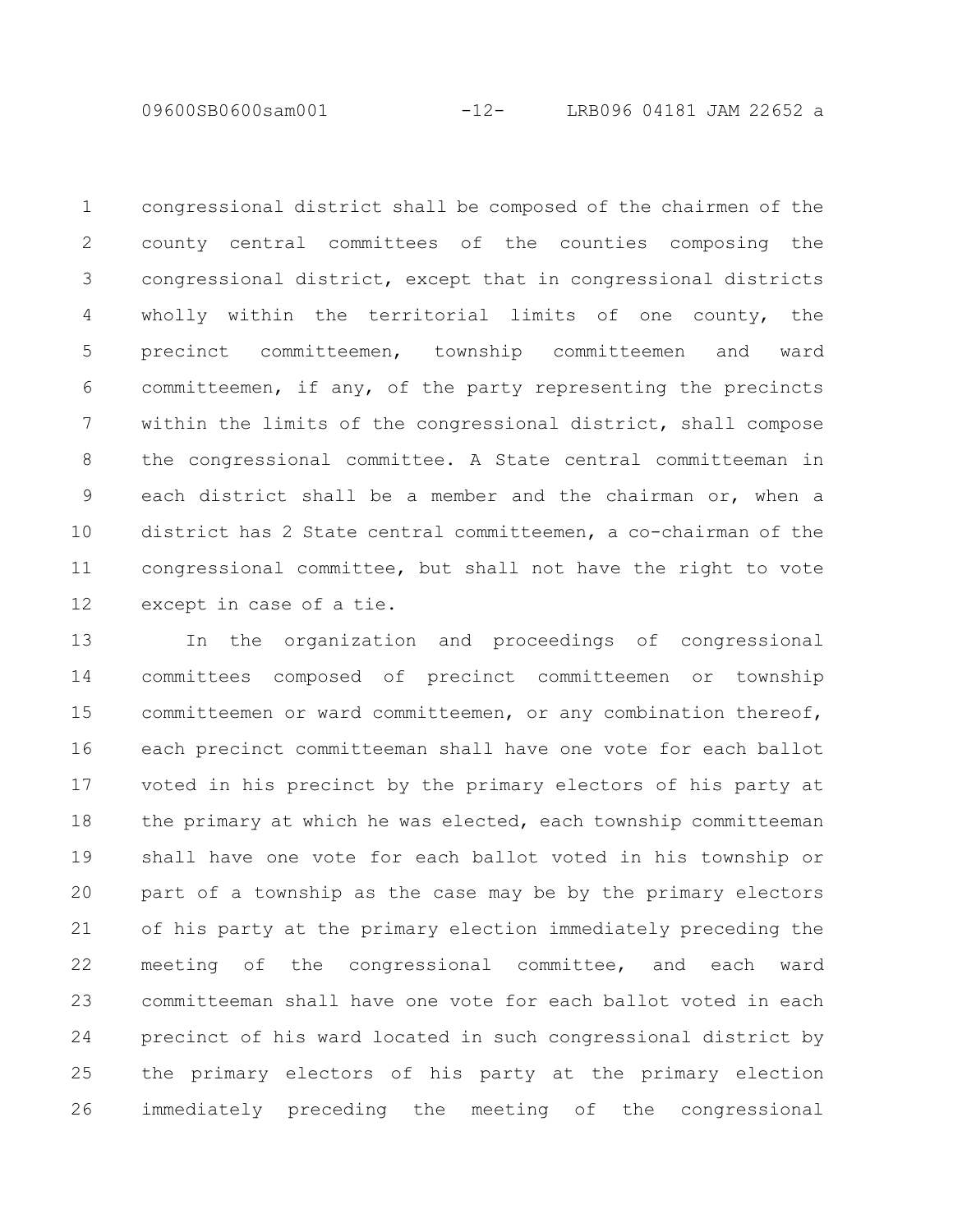09600SB0600sam001 -13- LRB096 04181 JAM 22652 a

committee; and in the organization and proceedings of congressional committees composed of the chairmen of the county central committees of the counties within such district, each chairman of such county central committee shall have one vote for each ballot voted in his county by the primary electors of his party at the primary election immediately preceding the meeting of the congressional committee. 1 2 3 4 5 6 7

8

#### Judicial District Committee

(f) The judicial district committee of each political party in each judicial district shall be composed of the chairman of the county central committees of the counties composing the judicial district. 9 10 11 12

In the organization and proceedings of judicial district committees composed of the chairmen of the county central committees of the counties within such district, each chairman of such county central committee shall have one vote for each ballot voted in his county by the primary electors of his party at the primary election immediately preceding the meeting of the judicial district committee. 13 14 15 16 17 18 19

20

## Circuit Court Committee

(g) The circuit court committee of each political party in each judicial circuit outside Cook County shall be composed of the chairmen of the county central committees of the counties composing the judicial circuit. 21 22 23 24

In the organization and proceedings of circuit court committees, each chairman of a county central committee shall 25 26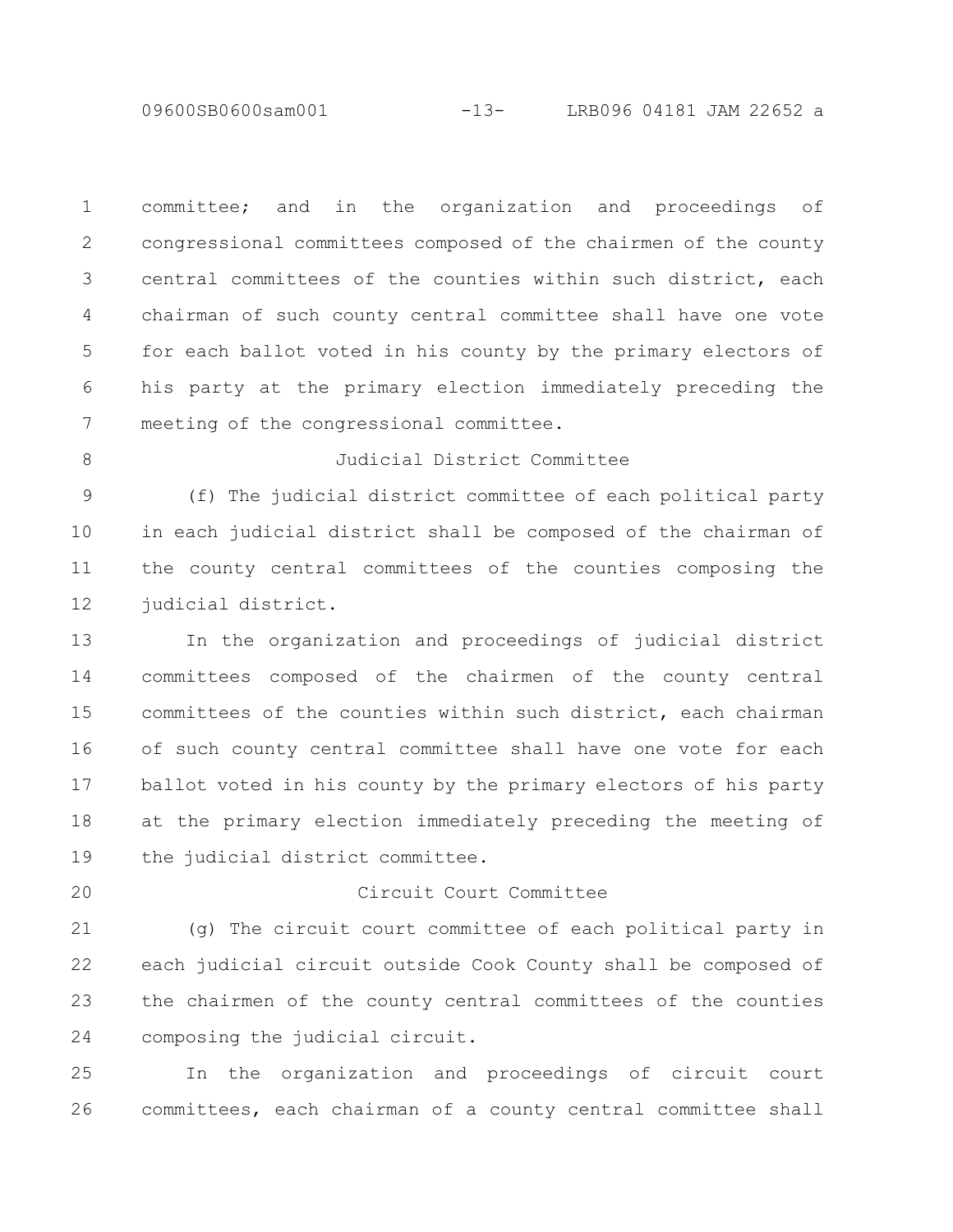09600SB0600sam001 -14- LRB096 04181 JAM 22652 a

have one vote for each ballot voted in his county by the primary electors of his party at the primary election immediately preceding the meeting of the circuit court committee. 1 2 3 4

5

## Judicial Subcircuit Committee

(g-1) The judicial subcircuit committee of each political party in each judicial subcircuit in a judicial circuit divided into subcircuits shall be composed of (i) the ward and township committeemen of the townships and wards composing the judicial subcircuit in Cook County and (ii) the precinct committeemen of the precincts composing the judicial subcircuit in any county other than Cook County. 6 7 8 9 10 11 12

In the organization and proceedings of each judicial subcircuit committee, each township committeeman shall have one vote for each ballot voted in his township or part of a township, as the case may be, in the judicial subcircuit by the primary electors of his party at the primary election immediately preceding the meeting of the judicial subcircuit committee; each precinct committeeman shall have one vote for each ballot voted in his precinct or part of a precinct, as the case may be, in the judicial subcircuit by the primary electors of his party at the primary election immediately preceding the meeting of the judicial subcircuit committee; and each ward committeeman shall have one vote for each ballot voted in his ward or part of a ward, as the case may be, in the judicial subcircuit by the primary electors of his party at the primary 13 14 15 16 17 18 19 20 21 22 23 24 25 26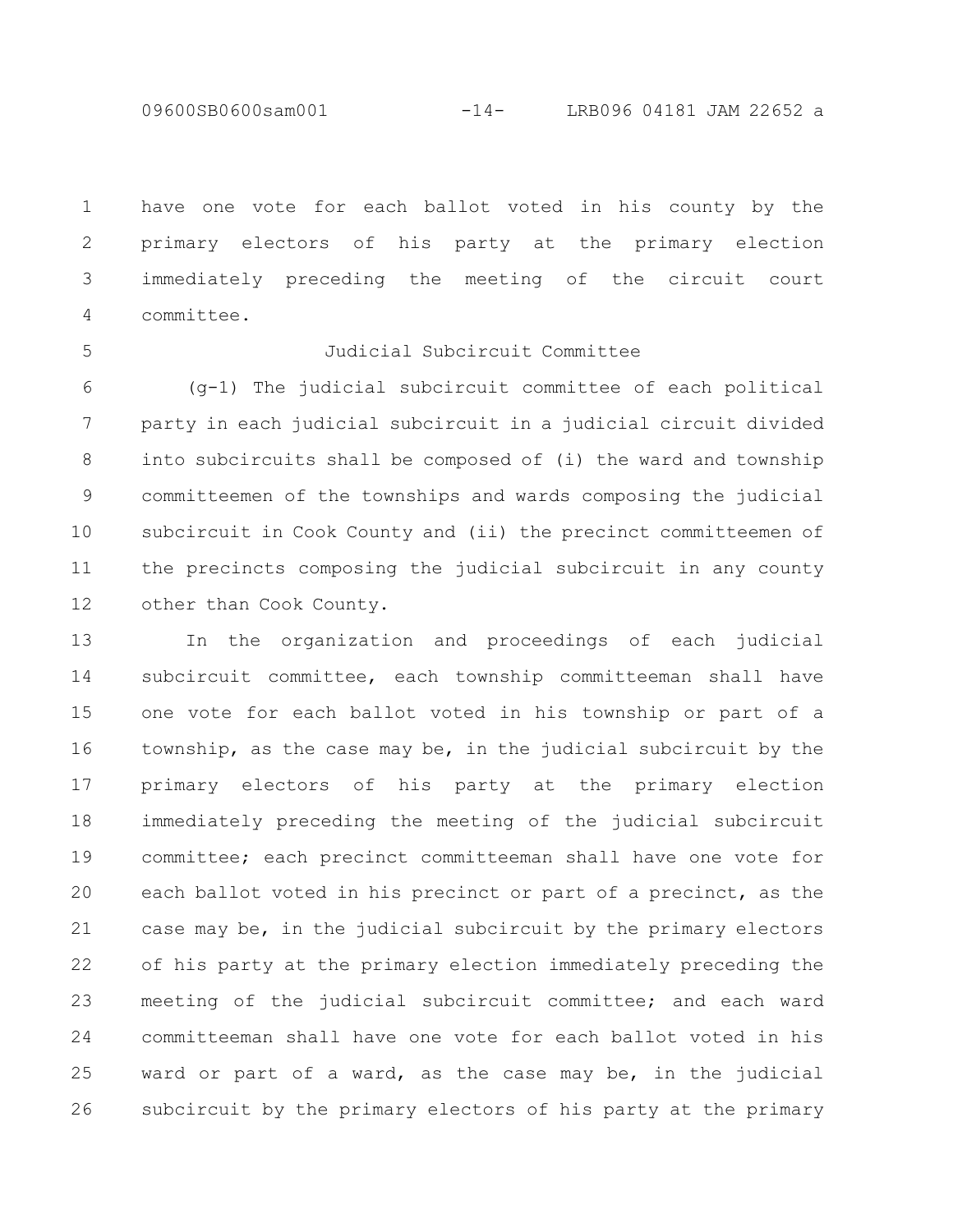election immediately preceding the meeting of the judicial subcircuit committee. 1 2

3

### Municipal Central Committee

(h) The municipal central committee of each political party shall be composed of the precinct, township or ward committeemen, as the case may be, of such party representing the precincts or wards, embraced in such city, incorporated town or village. The voting strength of each precinct, township or ward committeeman on the municipal central committee shall be the same as his voting strength on the county central committee. 4 5 6 7 8 9 10 11

For political parties, other than a statewide political party, established only within a municipality or township, the municipal or township managing committee shall be composed of the party officers of the local established party. The party officers of a local established party shall be as follows: the chairman and secretary of the caucus for those municipalities and townships authorized by statute to nominate candidates by caucus shall serve as party officers for the purpose of filling vacancies in nomination under Section 7-61; for municipalities and townships authorized by statute or ordinance to nominate candidates by petition and primary election, the party officers shall be the party's candidates who are nominated at the primary. If no party primary was held because of the provisions of Section 7-5, vacancies in nomination shall be filled by the party's remaining candidates who shall serve as the party's 12 13 14 15 16 17 18 19 20 21 22 23 24 25 26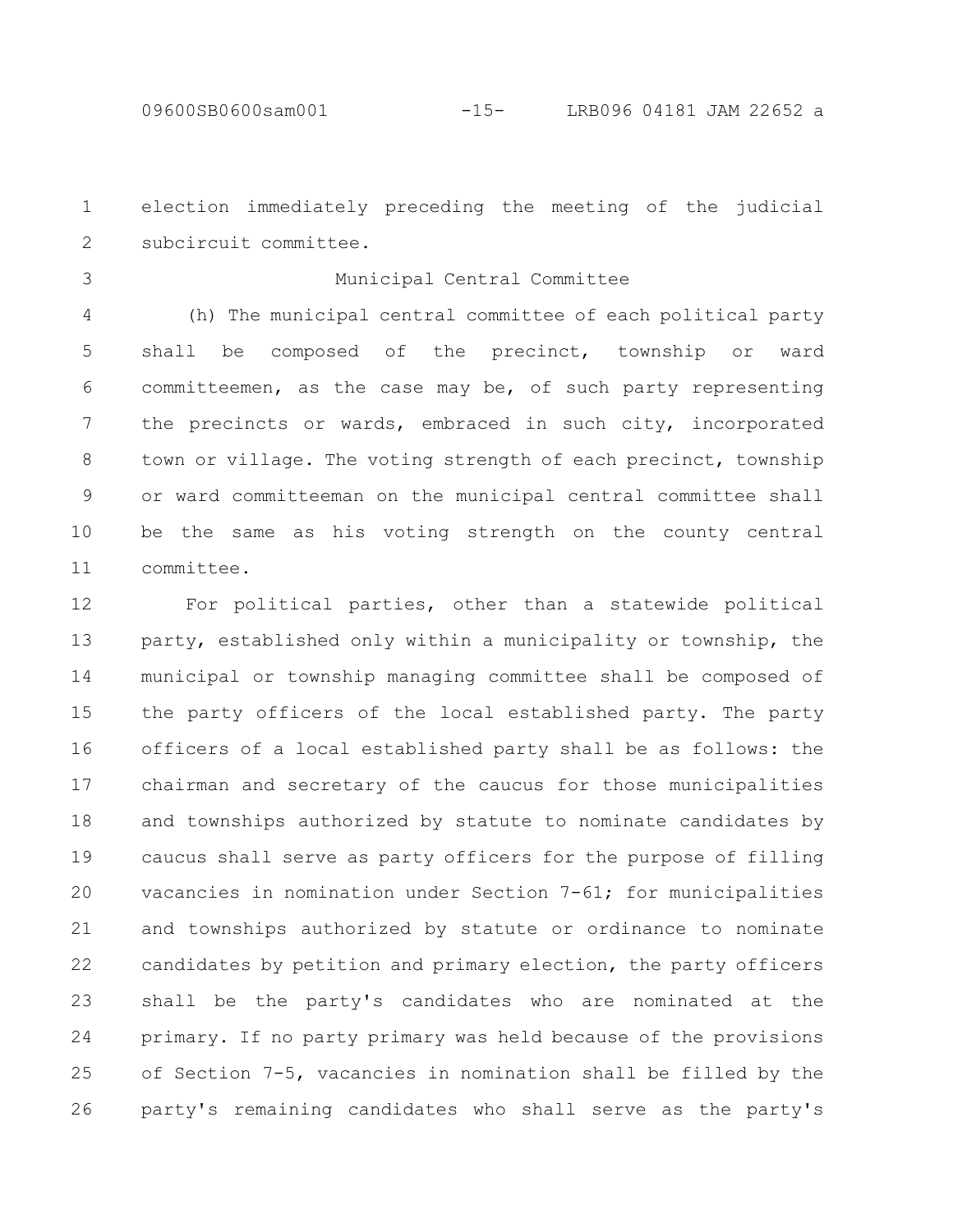officers. 1

2

#### Powers

(i) Each committee and its officers shall have the powers usually exercised by such committees and by the officers thereof, not inconsistent with the provisions of this Article. The several committees herein provided for shall not have power to delegate any of their powers, or functions to any other person, officer or committee, but this shall not be construed to prevent a committee from appointing from its own membership proper and necessary subcommittees. 3 4 5 6 7 8 9 10

(j) The State central committee of a political party which elects it members by Alternative B under paragraph (a) of this Section shall adopt a plan to give effect to the delegate selection rules of the national political party and file a copy of such plan with the State Board of Elections when approved by a national political party. 11 12 13 14 15 16

(k) For the purpose of the designation of a proxy by a Congressional Committee to vote in place of an absent State central committeeman or committeewoman at meetings of the State central committee of a political party which elects its members by Alternative B under paragraph (a) of this Section, the proxy shall be appointed by the vote of the ward and township committeemen, if any, of the wards and townships which lie entirely or partially within the Congressional District from which the absent State central committeeman or committeewoman was elected and the vote of the chairmen of the county central 17 18 19 20 21 22 23 24 25 26